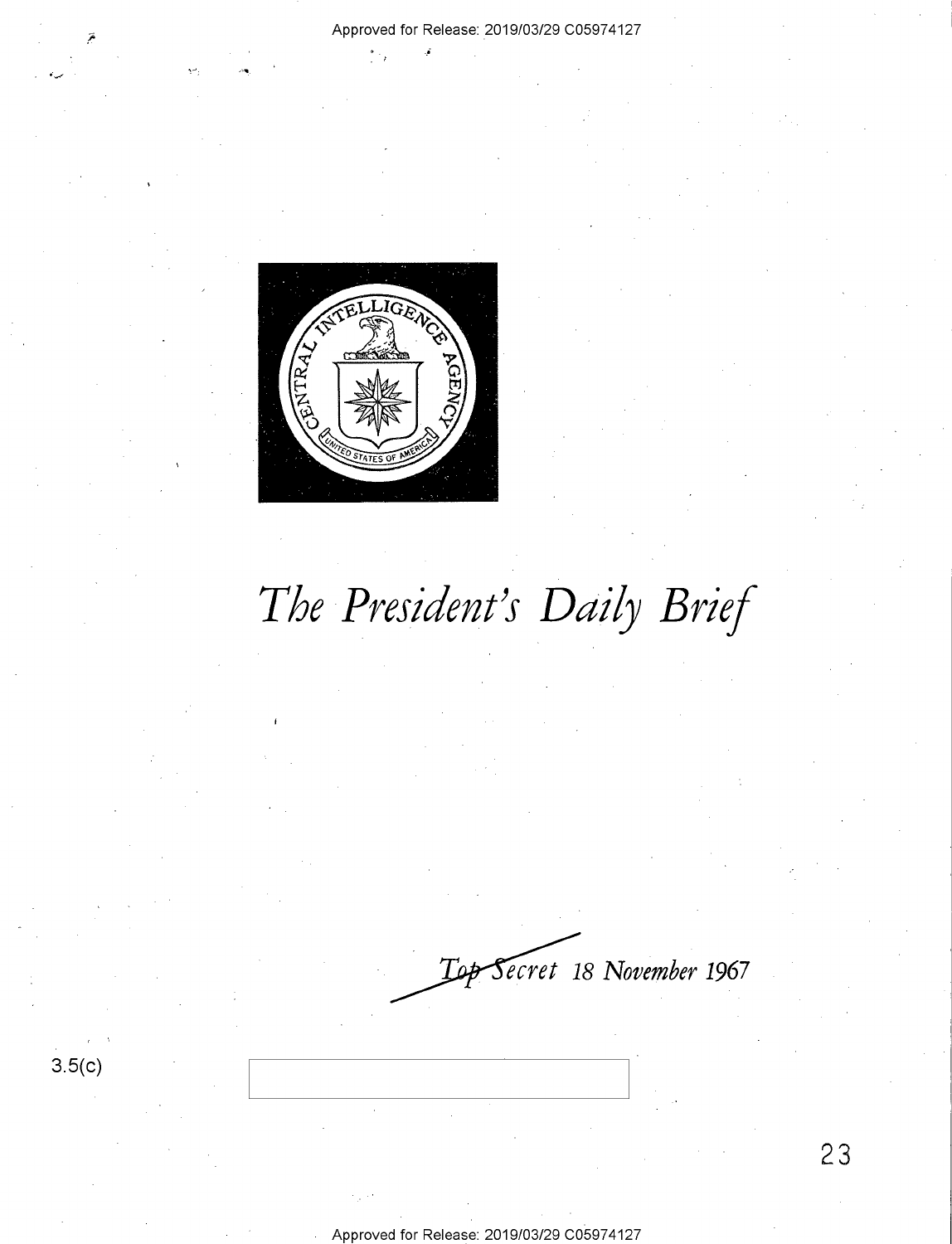*:\_.,* <sup>I</sup>

DAILY BRIEF 18 NOVEMBER .1967

1. Cyprus

Athens has recalled Grivas (whom Ambassador Belcher considers an "unguided missile") for "consultations," and he is expected to leave the island tomorrow. Even this, however, may not mollify Ankara in the face of reports of Greek Cypriot atrocities and the distribution to the Cypriot police of the Czech arms which have been in storage since last November. Makarios, however, "appreciated" President Johnson's letter and said he will call off patrols for the "next few days."

3.3(h)(2)

~-------I The Demirel government is still under intense pressure to take firm military action.

2. Middle East

3.3(h)(2)

3.3(h)(2)

3.3(h)(2)

Recent developments in the area are somewhat disquieting.

Israeli accusations that Husayn is .condoning terrorism in occupied Jordan are becoming a crescendo.

The Arabs, for their part, are alarmed by Israeli troop "rotations" now going on.

One difference, however, is that the Soviets do not now seem to be feeding Arab fears to the extent they did in May. Rather, they may be trying to worry us with the possibility of a new crisis.

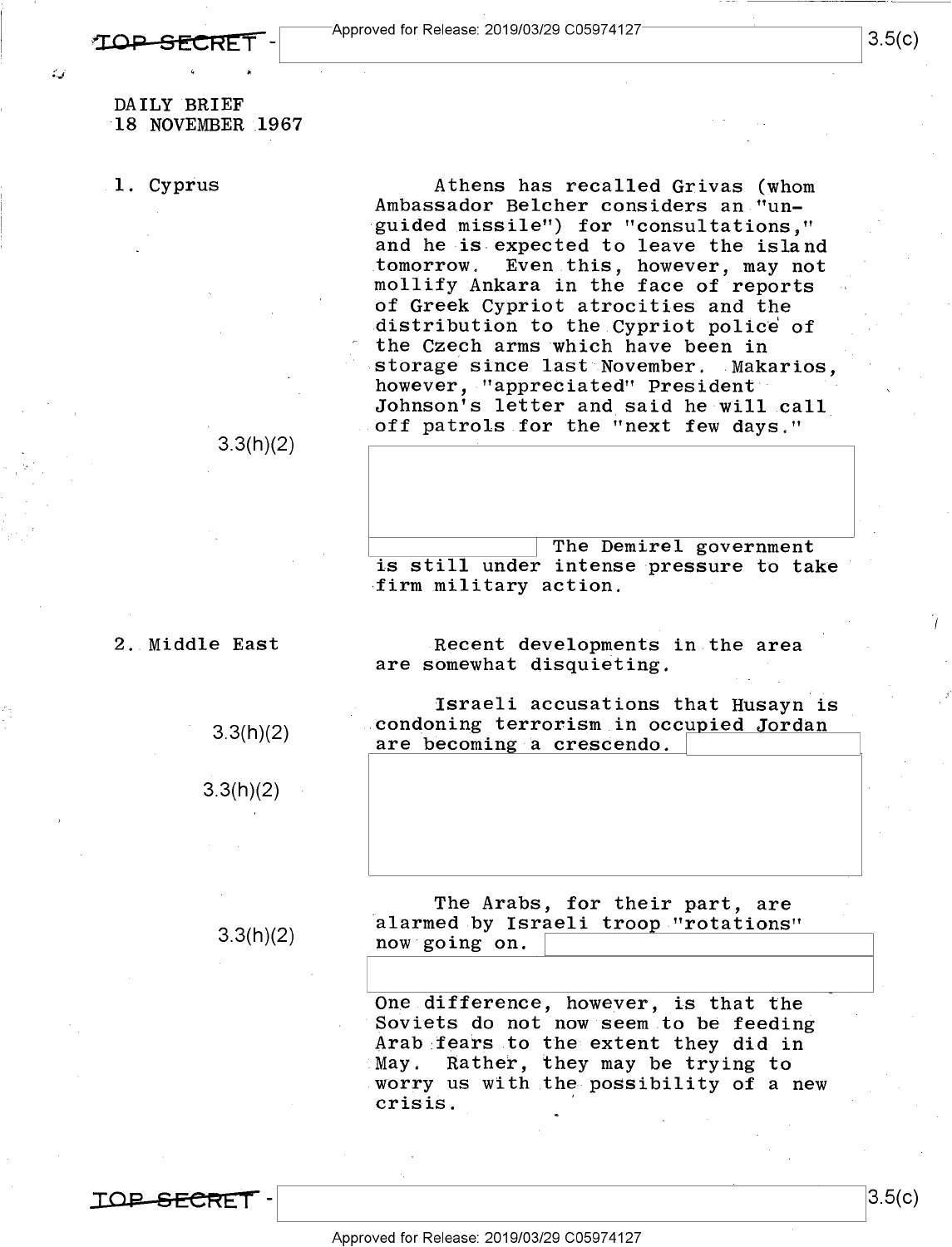$\mathcal{L}_{\mathcal{A}}$ 

I



#### 4. Greece

The junta has twice within a week renewed pressure on the King to make strongman Papadopoulos a deputy prime minister. One of these days the King will have to knuckle under.

 $TOP$  **SECRET** -

Approved for Release: 2019/03/29 C0597 4127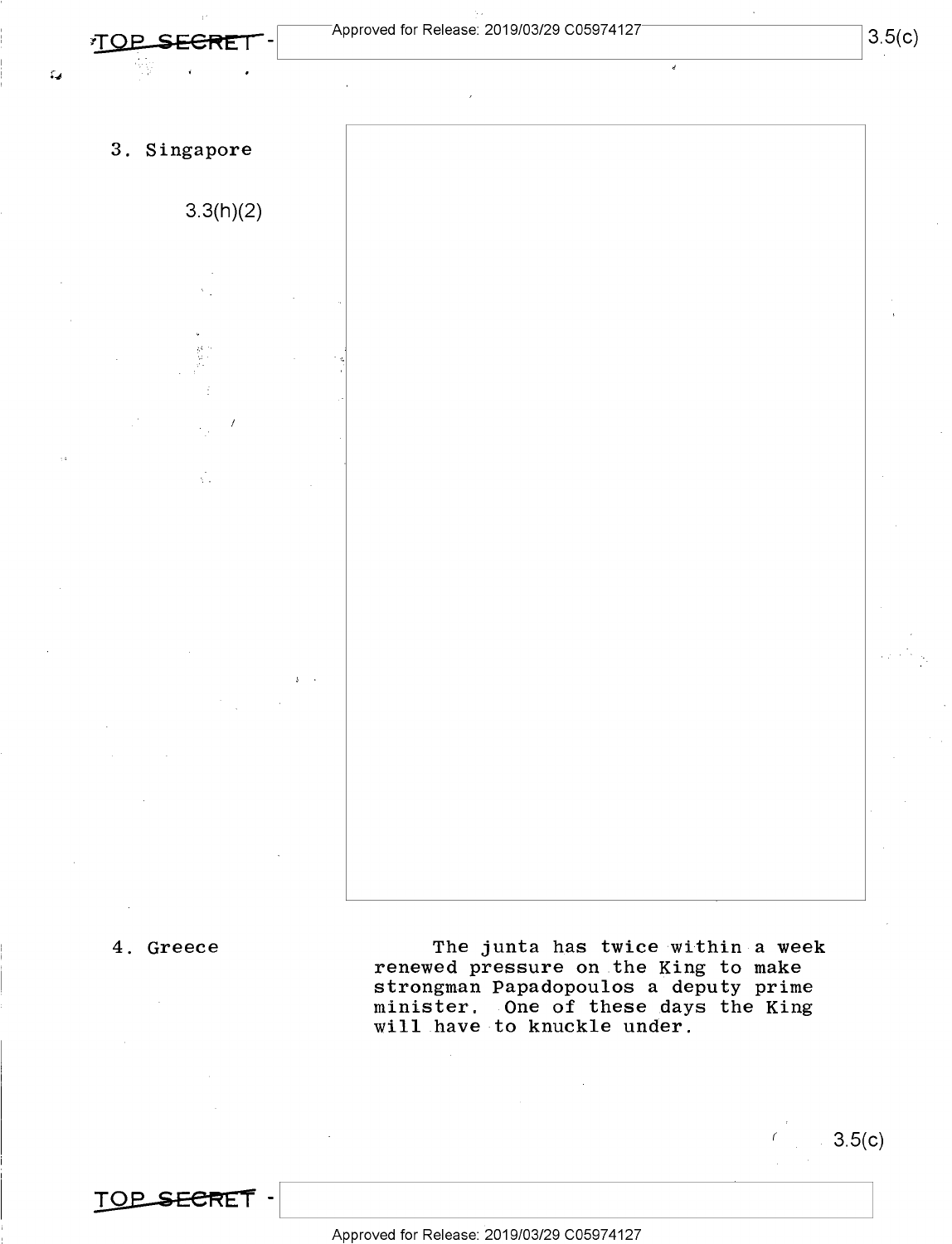TOP SECRET -

**5. Cambodia 3.3(h)(2)**   $\tilde{\mathcal{E}}$ 

### **6. Soviet Union**

**3.3(h)(2)** 



 $\bar{\mathbf{v}}$ 

TOP SECRET -

Approved for Release: 2019/03/29 C0597 4127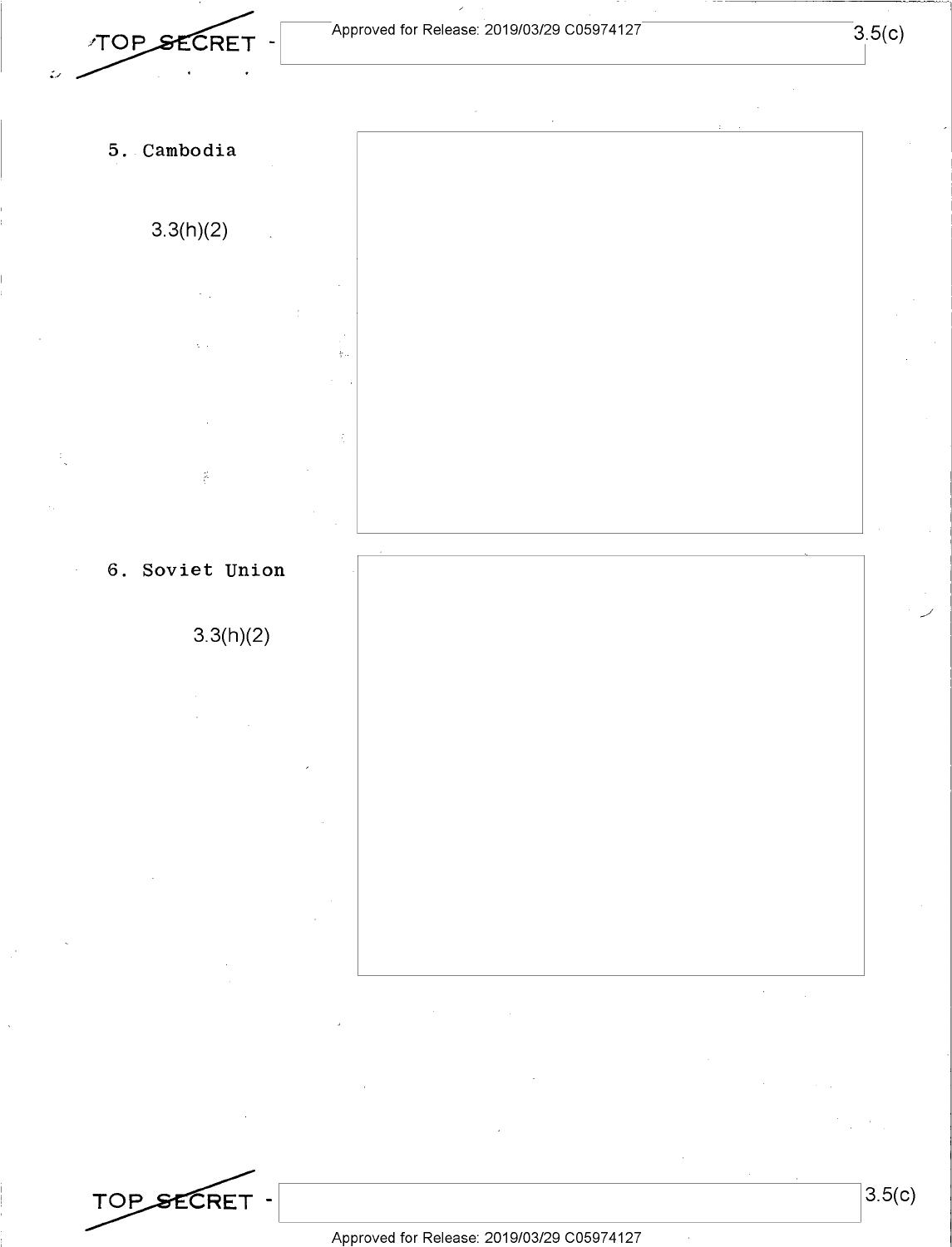7. Japan

8. Gibraltar

3.3(h)(2)

 $~\cdot~$ 

Opposition parties are already jumping on Sato for "capitulating" on the Okinawa issue. They are generally characterizing the return of the Bonins<br>as a sop to Japanese feelings. The as a sop to Japanese feelings. press, however, after some initial disappointment is taking the view that Sato's visit was a "step forward."

The opposition will continue to bore in. Its success in arousing popular feeling about Okinawa will hinge on how effectively the government publicizes the concessions made to Japan during the visit,

/".

**TOP SECRET**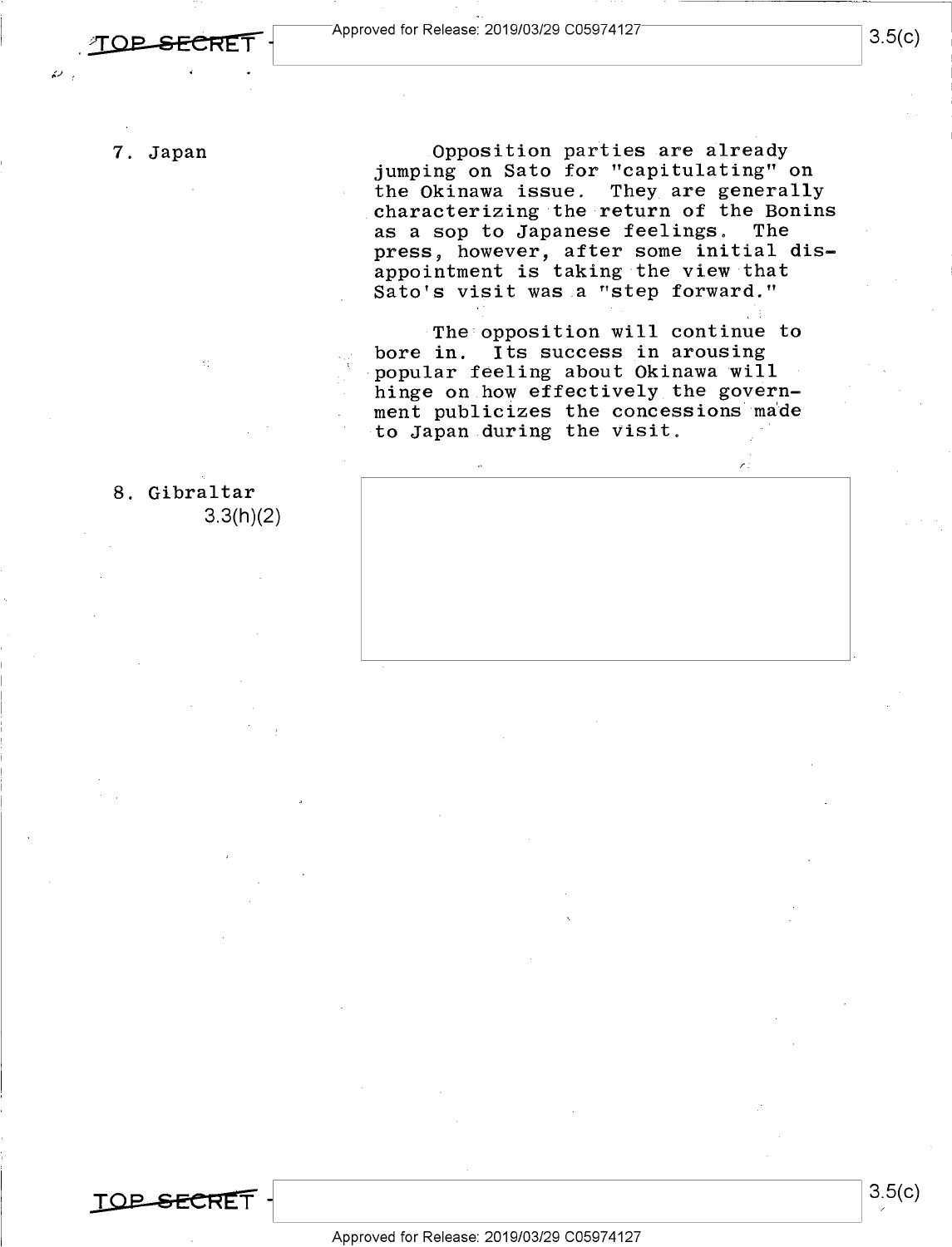#### Approved for Release: 2019/03/29 C0597 4127

ç.

Top Secret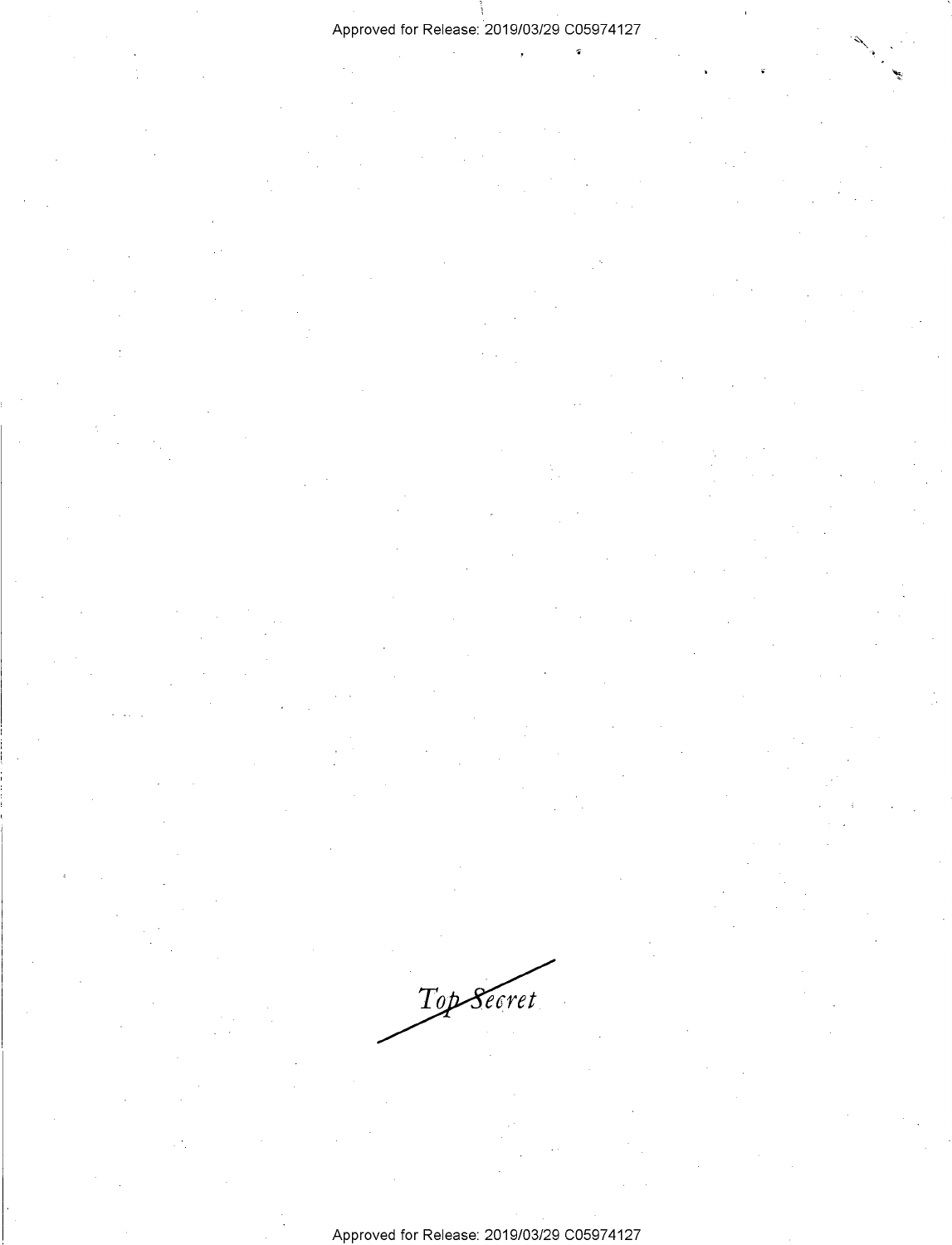$\bigwedge^r$ 

3.5(c)





## *FOR THE.PRESIDENT'S EYES ONLY*

# Special Daily Report on North Vietnam

**Top Secret** 16

18 November 1967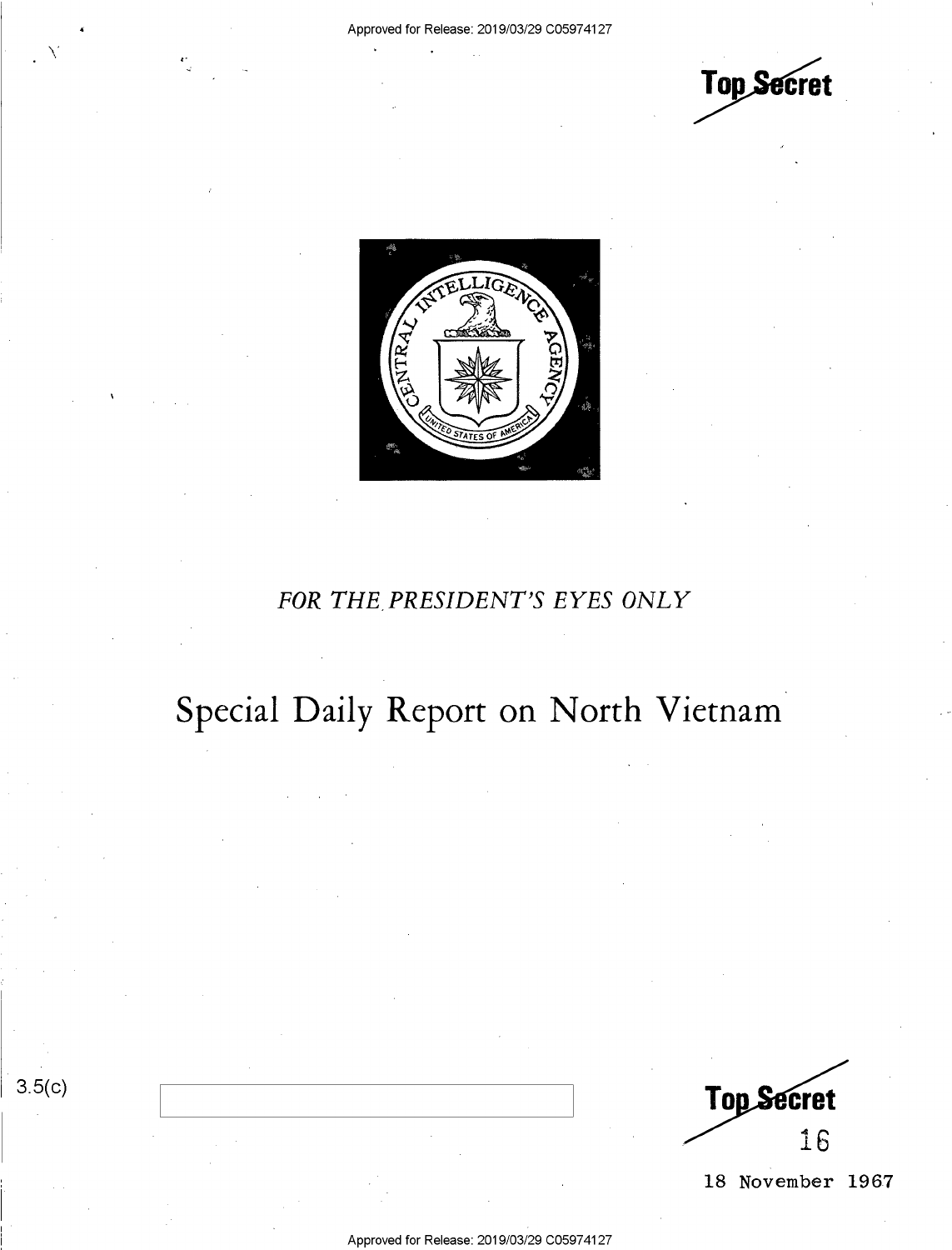

**TOB** 

SECRET

Special Daily Report on North Vietnam for the President's Eyes Only

18 November 1967

#### I. NOTES ON THE SITUATION

Bomb Damage to the Hanoi Diplomatic Quarter: press sources in Hanoi report that the offices of the Soviet military attache, the International Control Commission, and the British Consulate were hit during yesterday's air raids on targets near the city. Limited damage was reported at the Soviet and British installations, while at the ICC quarters one Indian sergeant was killed and another wounded.

firms these casualties. in Hanoi, in reporting this damage, stated it was not clear whether it was caused by US aircraft or by defensive fires.

\* \* \*

\* \* \*

Approved for Release: 2019/03/29 C0597 4127

3.3(h)(2)

3.3(h)(2)

con-

3.3(h)(2)

3.3(h)(2)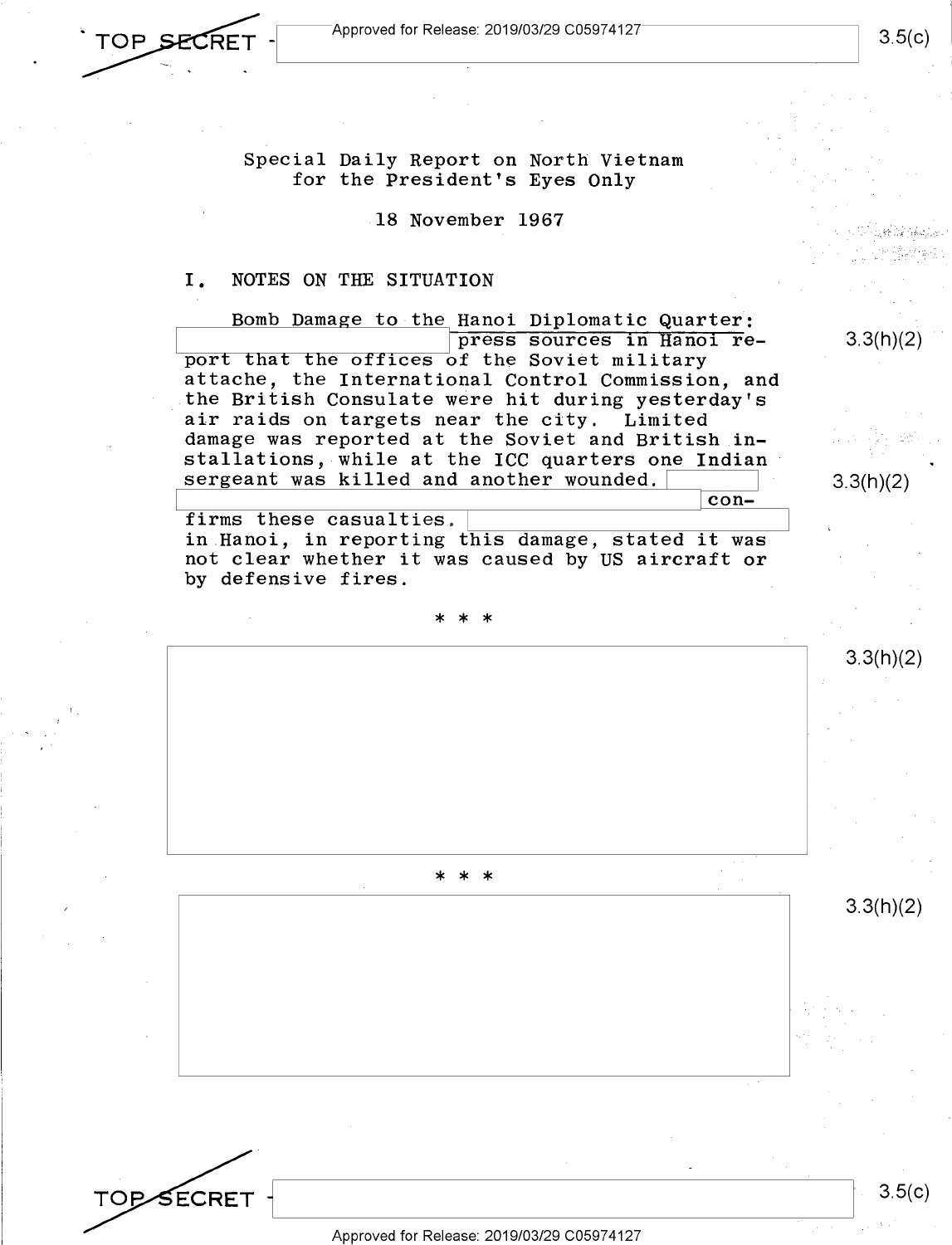

ÿ.

**3.3(h)(2)** 



**TOP SECRET** - 3.5(b)

Approved for Release: 2019/03/29 C0597 4127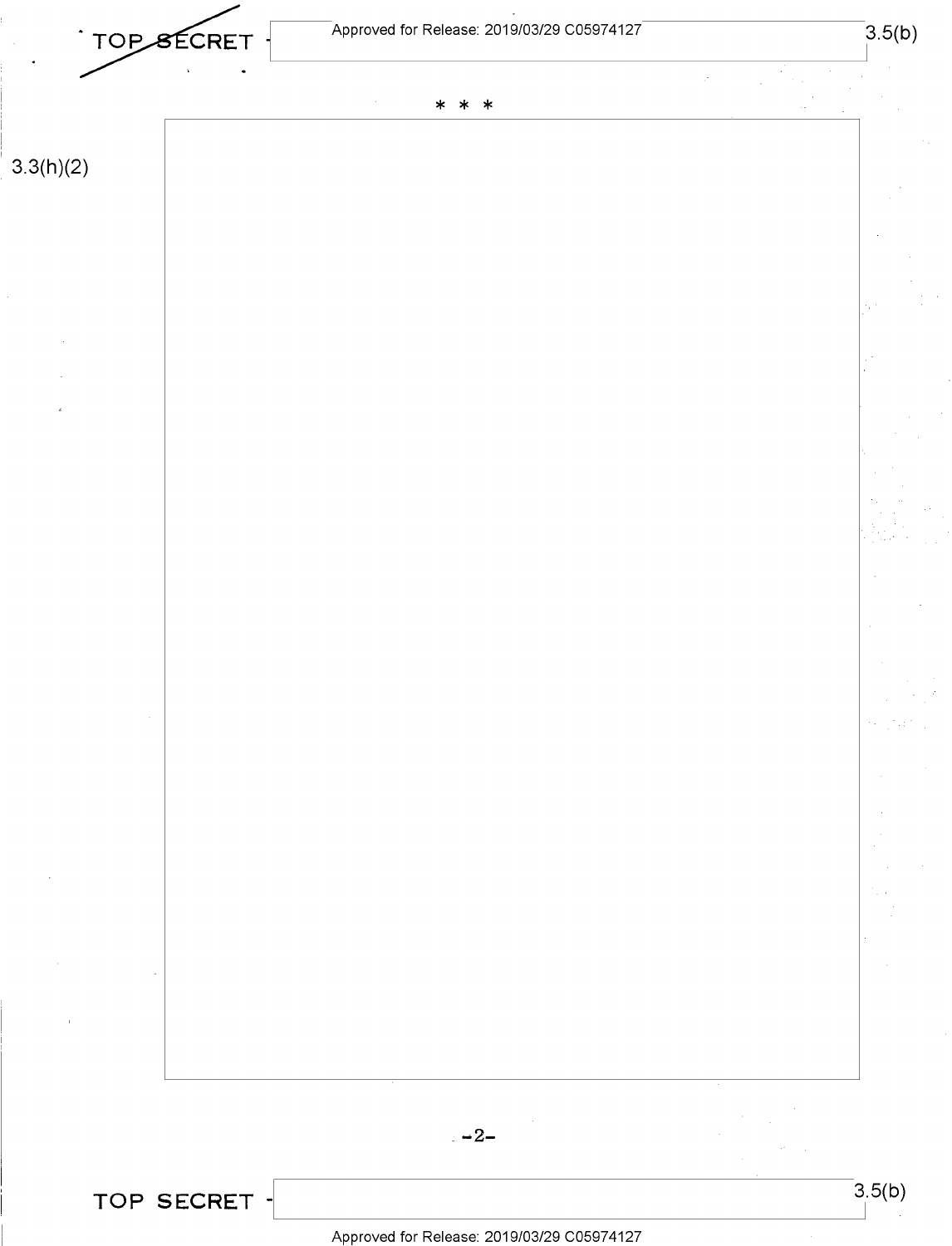

## \* \* \*

Hanoi's Comment on Postponement of Executions . in South Vietnam: Hanoi broadcast in Vietnamese to South Vietnam yesterday that the Liberation Front's "severe warning" had caused "the US rulers in Saigon to exert great pressure behind the scenes to force the Thieu-Ky clique" to suspend the scheduled execution of "the three patriots."



 $-3-$ 

TOP\_<del>S</del>ECRET

Approved for Release: 2019/03/29 C0597 4127

3.5(c)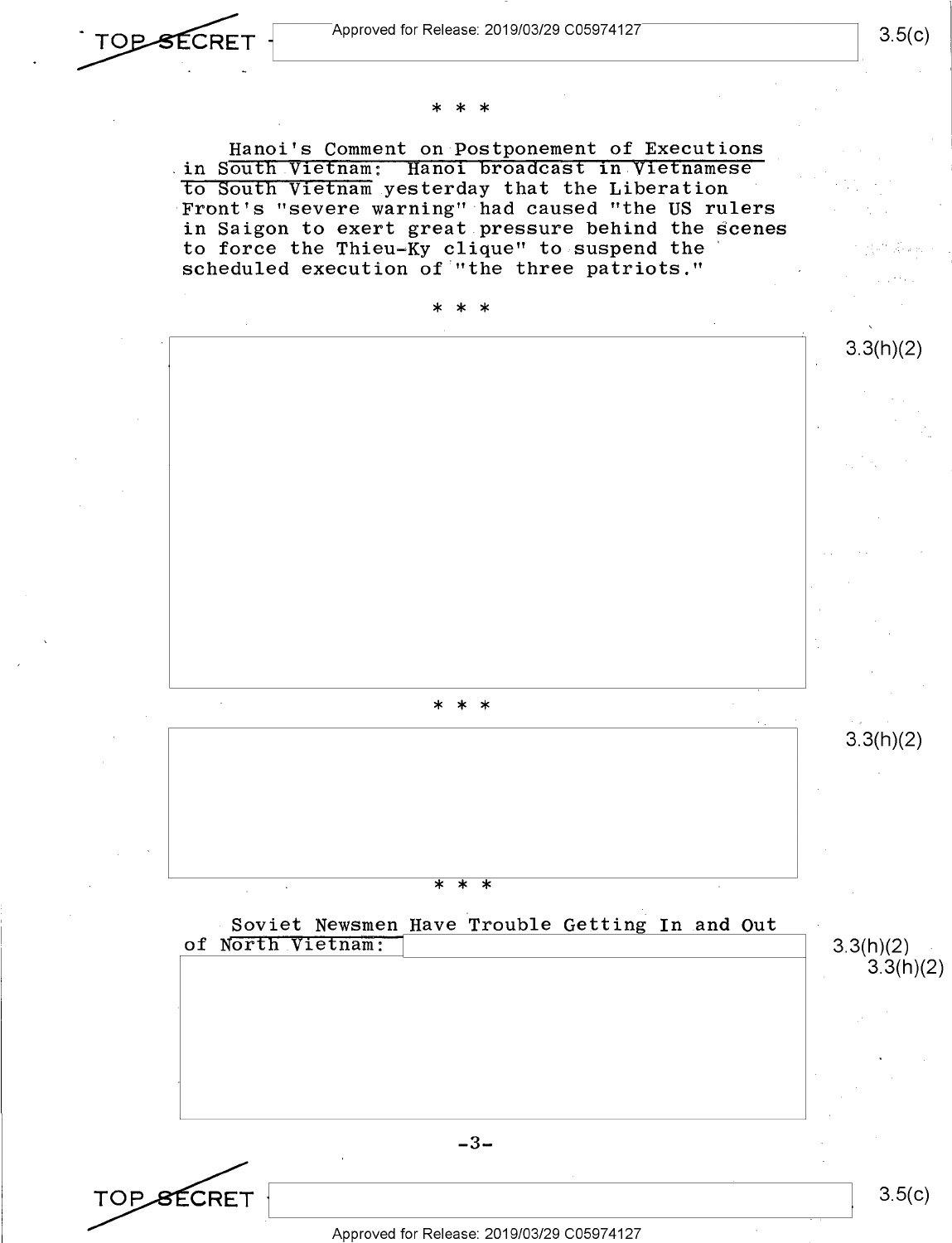3.3(h)(2)

# \* \* \*

| Injured:                                             | 3.3(h)(2) |
|------------------------------------------------------|-----------|
| chargé in                                            |           |
| Hanoi describes injuries which he suffered recently. |           |
| The charge said he hurt the muscles of his right     |           |

leg while descending to his bomb shelter one night during a bombing raid on Hanoi. This is the man during a bomoing raid on  $\frac{H}{H}$  and  $\frac{H}{H}$  for bravery in rewho was recently cited<br>maining at his post in Hanoi.

#### II. NORTH VIETNAMESE REFLECTIONS OF US POLITICAL ATTITUDES ON THE WAR

There was nothing of significance to report today.

# TOP SECRET -

 $-4-$